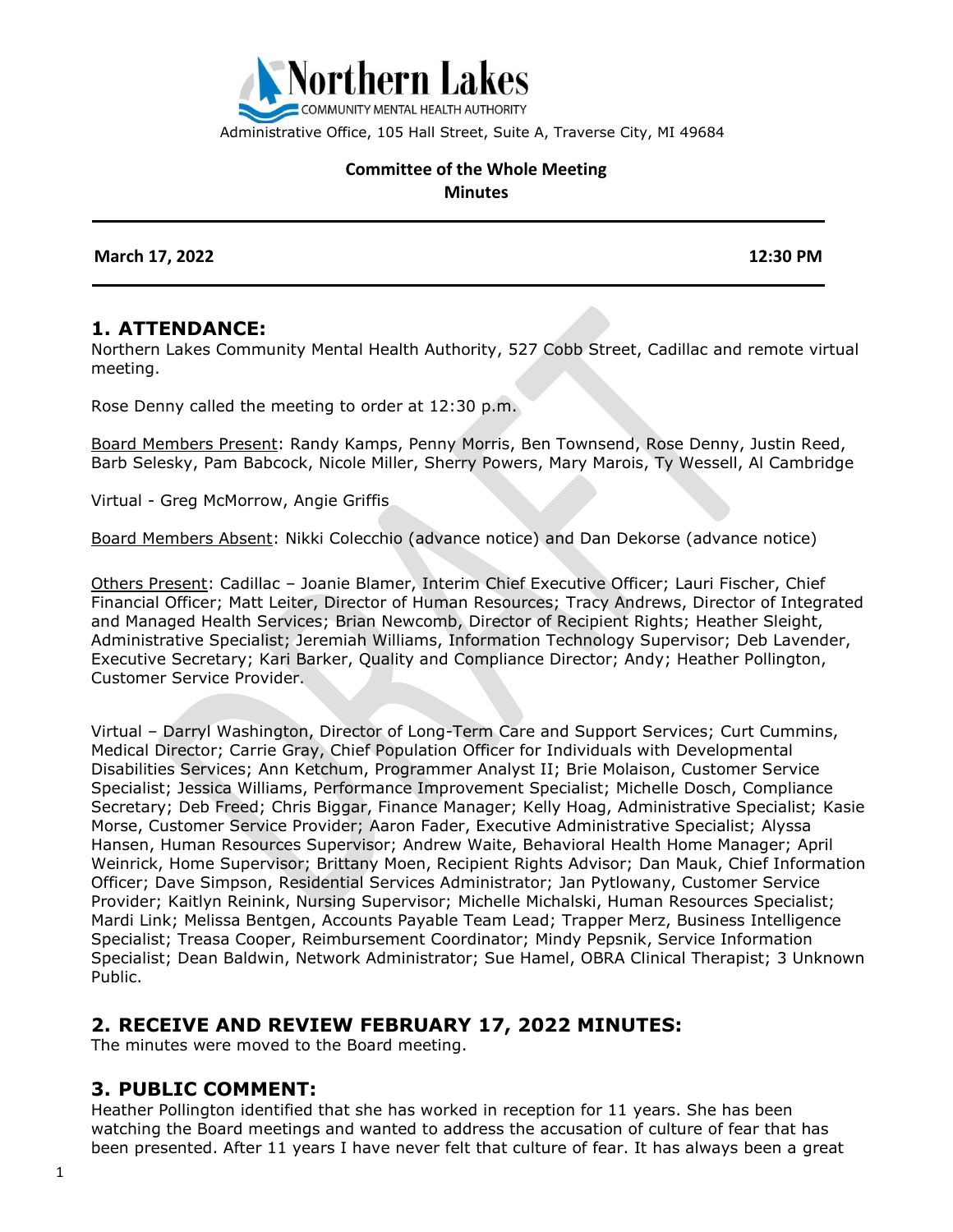working environment and always very friendly. Joanie has an open-door policy here. When she is in our office, she sits with her door wide open and several times I have gone in her office and talked with her and addressed her. She has always been good about talking with us. Email she is always good about getting back to us and the communication I feel she has done an amazing job keeping us informed. What I appreciate about Joanie always puts the clients and her employees first in everything that she does. That is her number one thing. The amount of knowledge that she knows is just so valuable to this agency. The years that she has, and the knowledge is unreplaceable. She wanted to share a little bit being up front in reception they get a lot of traffic and a lot of people and it has not been a fearful place at all everybody and addressed and I have a supervisor and we have all had a good rapport between staff and administration. I just wanted to share my feelings with you about that. I am proud working at Northern Lakes, and I don't feel that way. I have been here for 11 years and I thought that needs to be told. Thank you for your time board.

Joanie noted that I did speak with Deb before this, and she agreed to have me read a statement. Deb is retiring and I would like to read her retirement memo. After 40 years of working at Northern Lakes and previously North Central CMH I am providing you my retirement date of approximately December 29, 2022. By the time I retire I will have worked 41 years. I have seen so much change and worked with wonderful staff. It is hard for me to leave although I am excited about the next chapter of my life. If there is a change in my health and I need to leave prior to that date, I will inform you. Joanie noted she wanted to share with the Board that 41 years is quite the accomplishment. She has done great work. Pam asked if there is an instruction manual. Ben noted that the difference has made in our society that 41 years ago that Northern Lakes could hire a 12 year old. It is just amazing.

### **4. UPDATE ON RECIPIENT RIGHTS:**

Brian referenced in the packet you have seen his report for the month, and he took some suggestions from the last Board meeting when he presented the yearly report. He also gave some historical data for our office for the last three years. You can see the complaints are back to where they were in 2019 and 2020. The same with our investigations and our completion rate we are at 100% to this day. Our office is doing great, and we are fully staffed which has been a blessing. The substantiation rate, we are averaging around 43%. I did receive the state report from every CMH in the state last week and the average substantiation rate is at 42% for the state. We are right in the same area as everyone else is in the state. We noticed that a lot of them are currently achieving the 60-day investigation. This is one of my goals for the 60-day status. Today we have three that are past 60 days. We are still compliant with three over and it just happened in the reporting that they are just over the 60-day status. That was a pretty major step to get to the 60 days which they were able to get to investigate a little bit harder. Because they did that, they can get into the homes and being in sites and providing services that we haven't done in the past. That is where we are at in the Office of Recipient Rights. He asked for questions.

**Question** - Pam noted that this isn't about today's report. Last month do you recall how many staff would have been let go due to rights? **Response** – I want to say it was close to 77 or 80 but I could pull. Pam thought that was what I was thinking because when the topic came up that people from the homes fearing for their jobs. I thought there probably was a connection. **Question** - What does it take for someone to lose their job over rights? **Response** – If it was due to Abuse or Neglect the main factors but mostly what we are seeing are cases where there were substantiations the employee has already quit, we don't even get through the investigation before the staff are quitting. It is either that they don't want to go through the investigation. It is not just Northern Lakes it is all of our provider staff. Only one or two that were fired it wasn't just one incident they probably had five or six rights investigations before that happened.

Randy wanted to express his appreciation for the three different time frames. It has been very helpful and meaningful at least to me and he appreciates a much better picture of how we are doing and more importantly to him is really struggling what may be the seasonality. The moon causes tides and this is interesting.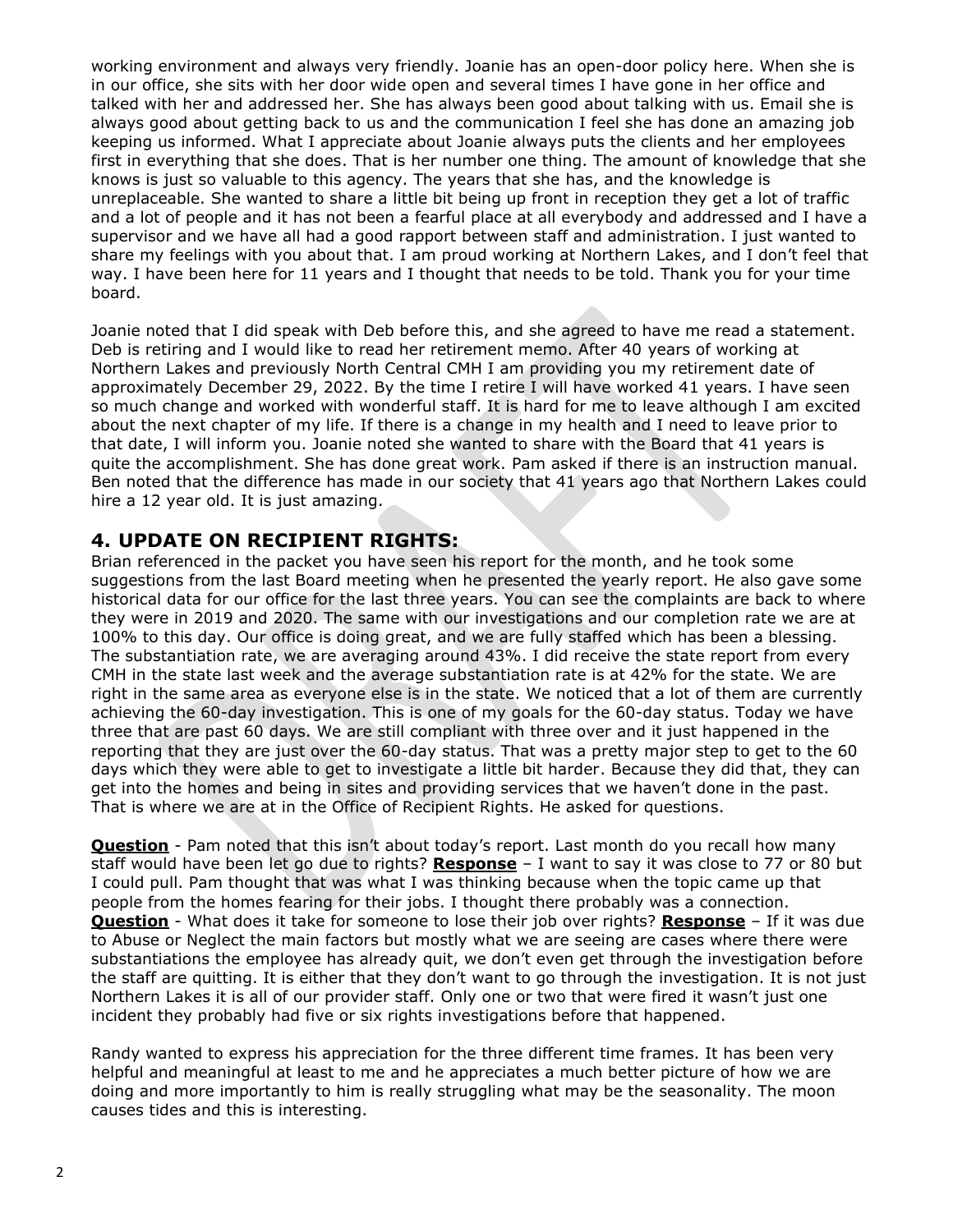## **5. FY 2022 NLCMHA QUALITY ASSURANCE AND IMPROVEMENT, REGULATORY COMPLIANCE, AND CUSTOMER SERVICES REPORT**

Kari noted that she is happy to be here and is the Director of Quality and Compliance. In your packets are the 2022 Regulatory Compliance, Quality Assurance and the agency work plan for you to review. We won't be reviewing those today due to the time, but they are there for you to review. She provided the Quality, Compliance and Customer Services Report for the First Quarter of 2022 (October through December). We met our Medicaid Verification Audit and the NMRE Internal Audit at 100%. This audit is to ensure that every element of that claim by documentation for an entire year at 100%. We had no inappropriate access to clinical records or staff that were sanctioned regarding their ability to provide Medicaid services or to collect Medicaid funds. There was a total of four compliance reports two made of which were handled by human resources. None of these were a major complaint and were no OIG which is the Office of Inspector General. There were two privacy inquiries received and were no HIPAA violations although we did educate the individuals regarding best practices. Sometimes people don't know the difference in a HIPAA violation and a confidentiality violation. You can have a substantiated confidentiality issue because you have disclosed information it may not be a HIPAA issue. Everyone who works for the agency is covered by the rule. If I sent an email to Penny M and I sent to Penny S it wouldn't be a HIPAA violation, but it could be a confidentiality issue. Sometimes we may think they are the same and they are not. We will offer six trainings per year in addition to the Relias training beginning in April. These trainings we will be reaching out to all of the teams in the agency. We will include the basics of abuse, fraud, and waste information. It will also include topics specific to some of the trainings that we see in internal audits and external surveys. Those are some of the things that are coming up on our radar. In Quality, I mentioned last time that the PIPs Performance Improvement Projects we do with the NMRE in our region. We are all invested in this. We were very successful in our diabetes one and we are struggling with the ADHD meds. We are developing projects targeting health and cultural equity. We are still working on that and as a region we will finalize at our next quality oversight meeting next month. We did receive news from CARF (Commission on Accreditation for Rehab Facilities) we received a three-year accreditation. It is a big deal. We prepared for this for 18 months. It takes all staff to prepare for this. It touches every department. It is something our consumers, community and staff can all be proud of. The surveyors are possibly employed in CARF accredited facilities. So, they are doing what we do. They come in knowing what has to be done. They know what still needs to be done and they are looking at our policies. That is very useful information that we gain from them. They came up with numerous comments about our strengths and what we were doing. They were particularly fond of our outreach, the things that we do, what Cindy Petersen and her group do (Communications group), prevention, education in the community and were very pleased about that. They felt it was excellent work and above what is required. Kari referenced the critical incident reporting; there were two with non-serious behavior, two sentinel reviews looking at more severe events. When I was reviewing those, something struck me and it was the absence of something. It was the absence of physical management. We cannot include physical management of individuals in plans but if there is necessity for immediate harm or immediate danger we can use it. People are trained to use it. It has been almost three years since someone in our Board operated homes who is a staff member had to physically manage a person in an effort to control a situation that was dangerous. That is amazing. That says to me that the Culture of Gentleness is working and has been internalized by the staff. It is kind of like the severe behaviors have just stopped. They haven't. We still work with severely needed individuals and those individuals feel respected, included, and regarded just who they are. The philosophy of Culture of Gentleness is one of our agency's pillars. It is also reserved by our specialized residential homes. You might think that any and all individuals that come to us, whether they are in need of services or are becoming staff members, should be welcomed as they are included and treated with respect, no matter their challenges, their background, the color of their skin, religious beliefs should be welcomed for who they are. The Communications and Public Relations Committee has spent time this last year delving into what that means as far as translating the Culture of Gentleness outside of working with challenging behaviors. How are we welcoming everyone? How do we have open arms for everyone? We took recommendations to ETeam and it was supported. We have continued to look at what we are doing. When CARF came in they were also impressed. We thought the direction we were heading was going to be very beneficial to the agency and they thought we had become pretty progressive practices, and it would probably be a requirement in the future. When we hear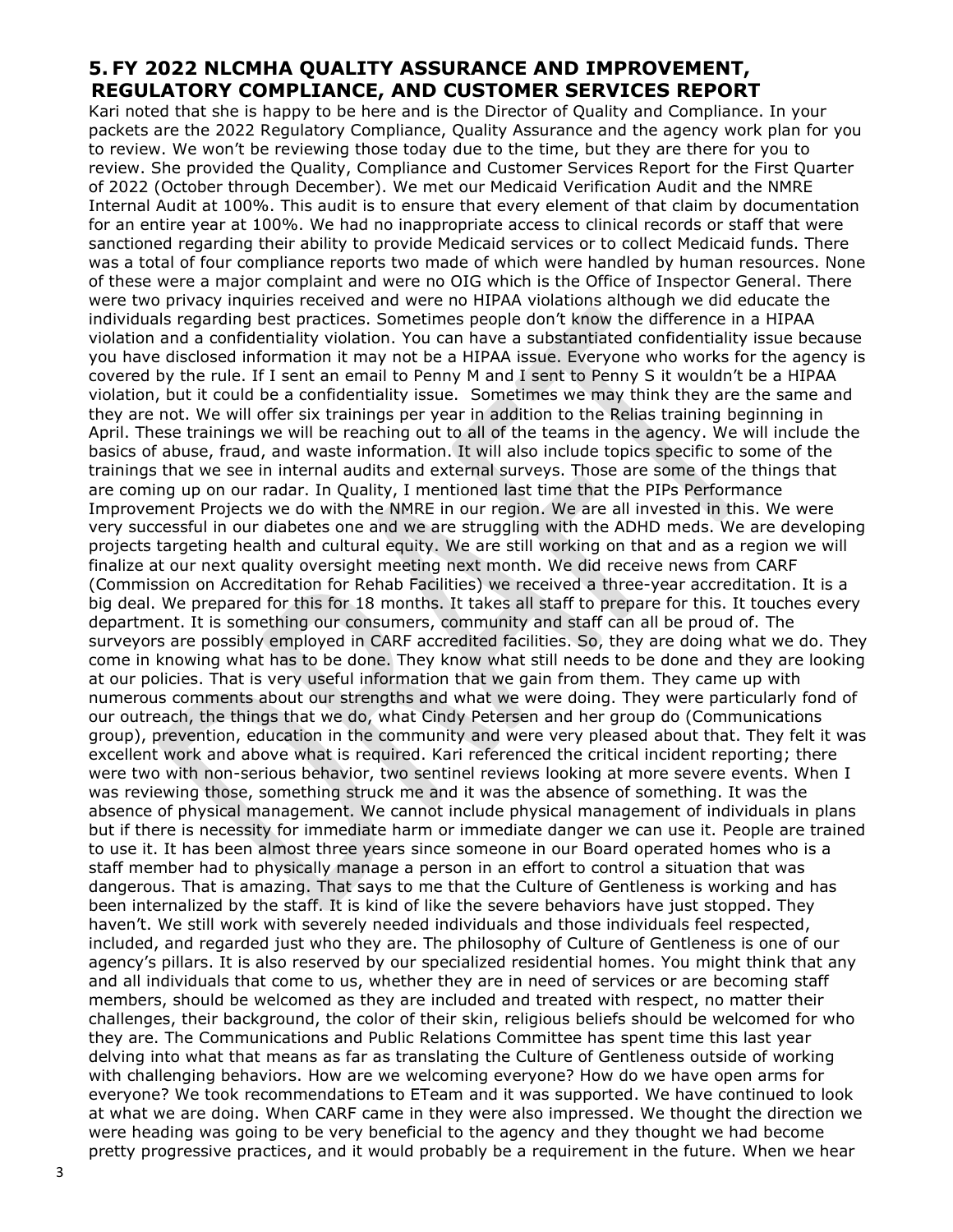about diversity, equity, culture of diversity. What does that mean for us? What it means for us is that it's about cultural intelligence. That means we are equipping staff with the skills and abilities to work in diverse environments. Now Northern Michigan is not really diverse, that's just an element but I see more diversity every day and so we have to be ready, and we have to be equipped to serve anyone that walks through our doors and no matter what their situation is, and we have to do in a highly skilled manner. This is different than actual diversity training you know where we do that in our area, and we answer a quiz. But it's more about looking at the information, educating yourself, educating each other and then really about ourselves and our own beliefs and our own potential biases and, and how do we account for that when we are relating to other people? Then you know like our residential staff, internalizing that knowledge and having the ability to provide the utmost of care and make sure that all are welcome here. I will continue to update you on our progress. So then lastly, we have our Customer Service Report. During the first quarter of 2022, there were a total of 17 grievances and 7 local appeals, and there were 8 second opinions received. They were completed within the timeframe requirements. Most of the grievances were change of provider requests from outpatient in psychiatric services. One of the reasons our grievances have increased in the last few years is that used to be that if somebody just wanted to request a change of provider, they would just ask for it. Say "I would like a change pf provider" and so then we would do our best to accommodate it. The state then changed that request to be a grievance. Which automatically sounds like there is something wrong that person, wrong with that relationship or somebody feels like they weren't treated well and that may not be the case. It could be that somebody wasn't available on or the hours they needed, or somebody just wanted somebody with a different gender. It is easy to think that these individuals were all dissatisfied with their provider. That may not be the case. Then we have majority of second opinions requested were regarding denial of inpatient hospitalization and accommodation for a foreign language interpreter was the most prevalent accommodation requested. We are seeing an increase in diversity. Because in the last probably six months, I think we have had more requests for interpretation services than we have had since I have been in this role. I know and high five them too. This is great. We are doing satisfaction surveys. They are being completed and more individuals are going to complete them now that it's a 5-question survey instead of a 26-question survey. There were more responses in the 1<sup>st</sup> quarter of 22 than in all of 21, so we are getting cooperation. Overall satisfaction of services after discharge is a solid 4 out of 5. Satisfaction surveys for recipients and families receiving IDD services began in January, so there's a lot of data to report but overall, the satisfaction is at 3.8 out of 5. Some of these though have also shown as grievances. As the persons completing the survey has heard some dissatisfaction, disappointment, say would you like to send a grievance and then we are doing that as well. We've been receiving really good feedback thus far and we will continue to conduct those surveys.

As a follow up, Randy, last time we provided our report, you had a follow up question. That question was how we compare to our regional partners in regards to the number of appeals you see in the report. We have that information for you. Northern Lakes had 28 appeals, North Central has had 11, Northeast has had 7, and Centra and Ausable Valley both have had 0. We clearly do have more appeals than our neighbors. Just a friendly reminder, we have a 24/7 ethics hotline that is completely anonymous. I don't even know who the report is from. When I am looking something up from the external website, I can't see who made the complaint, it's like a double blind – the system goes between. The individual reports to the system, the system cleans it up, sends me a report if I need to communicate to the individual making the report, it goes back through the system. Where I say what I needed to ask in the system passes, and it comes back to me. If someone's feeling concerned, or just nervous, it's an excellent way to get something off your chest and not feel like it's a risk. That information is all over and available. I cut and pasted the number here off the website and it is still not very clear and somehow overlapped. I will send that to Deb, and she can make note of it in the minutes. 855-560-0008 Please feel free to use it. This isn't just for staff either. Some people might think it's for staff. It's for our consumers, it's for our families, it's for, external providers or board members or the community. Anyone who feels that, that there is a conflict then they can use the ethics hotline. That is my report for you today and I appreciate your time. Rose asked if anyone has questions for Kari. Rose recognized Randy.

Randy thanked Kari for providing the comparative data. Now it makes it another question.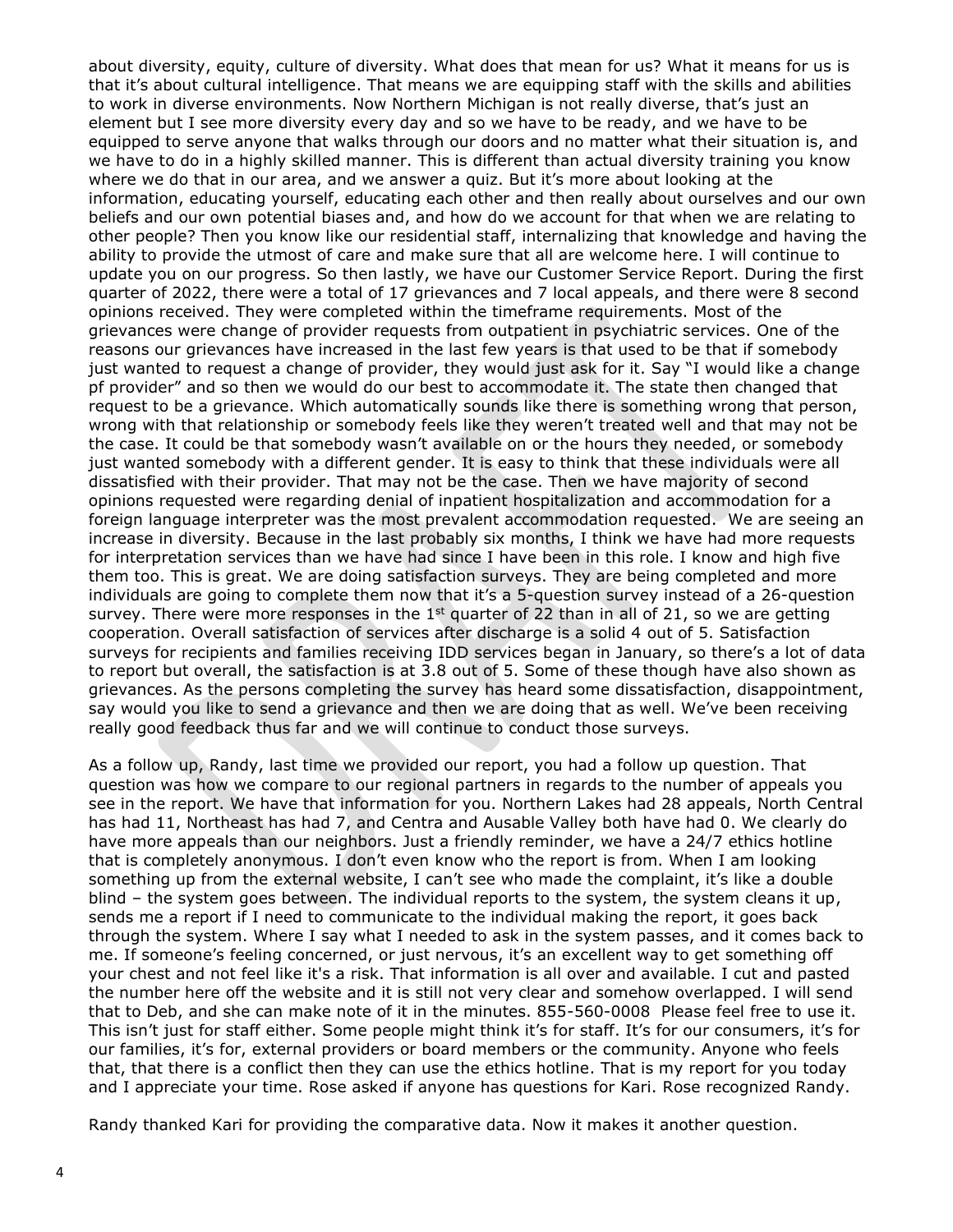**Question** - In the spirit of trying to look at apples vs apples, and I appreciate the fact that when the survey was cut down to 5 questions that, that would then simplify the process. The point is, are our questions comparative or very similar to the rest of the region and taking it beyond the region, maybe to a point, because you really have a different culture in urban areas versus rural areas. Do you have any sense of how our questions compare to others etc? Thank you. **Response** – That's a good question. I would say to you, just being on the NMRE quality oversight committee/regional committee with all the boards attending is that we have, in general, across the Boards used the NMRE satisfaction survey, to get feedback from our consumers and that has been really the model of that solicitation of satisfaction. I am not aware that other boards are additional satisfaction surveys. We began doing surveys through a CARF recommendation in our last accreditation that was completed following up with people after discharge and finding out how they are doing, and did we get them what they needed. We additionally started looking at this and realized that we don't see the satisfaction from people that received IDD services or their families. Why is that missing? Why is there a gap there? We spoke in the QOC meeting about that and we just decided we're just going to start doing something. So, I would agree with you the 5 questions is enough right now but the questionnaires that go out through the NMRE and the ones that we did previously from discharge were very long and it certainly was the same questions reworded to ask the five questions five different ways to make sure we get to the answers. I did look at that and I see value in that. But what we were hearing from people is "I'm tired of doing surveys". The computer conks out halfway through, or spins for thirty minutes and so we thought, let's just get in there. Did we do what you wanted? Are you better off than you were? What could we do better? What did you really like about us? Let's just see if we can baseline that and get a feeling of what is working. That was the reasoning behind it.

Randy – if I could continue. **Question** - I am curious about two other things. One is I noted that Northern Lakes is taking back or taking over some functions from the NMRE and so my comment or curiosity is as to how smoothly, how clearly, how that process is going so, and if there's anything that we can do over at the, the individuals at the NMRE, please feel free to say "hey, something is not working here." It may be too early in the process for that but, that is one thing. Then my other, you indicated a hotline so to speak. Where does one, remind me please, where does one access that? I've spent a limited amount of time on the Northern Lakes website. I'm looking for specific things, so I am not usually looking for that. Does that portal exist on the Northern Lakes website? Is it prominent? That's my question. **Response** – Everything we have is on the external website. We have the information posted all through the offices. We have business cards. Why don't we resend it with our contracts and our compliance materials. You may have missed it. I would say we should make it more prominent. Because we should just be looking through the website and being able to see it. We certainly want it seen. So, I'll look myself and see if it is prominent. Randy noted I will too but you get the point. Randy noted I don't ever want to hear anybody say "gee whiz, I had a complaint and I can't figure out where to place it." Kari said absolutely. Randy said my retort to them should obviously be "then you ain't looking!" Kari noted you missed the red blinking light right? Randy noted no one is suggesting that we go looking for trouble, but we have to be prepared when trouble comes looking for us. Kari noted yes because it will, and I tend to get into trouble. Randi noted sure. Thank you.

Kari noted what I would say is that I think that the process with the NMRE is going well. It did come about as far as us taking away exclusionary reporting. What that is, is every month we are required by law to run through, run the names of former employees and board members that are contracted providers through the state that indicate that somebody has sanctions against them for being able to provide Medicaid services or even receive Medicaid funds. When I run these through, and it comes back and they say "you're all clear". Which it always comes back for us all clear. Sometimes it comes back with somebody from Arizona who has the exact same name, the exact same license type as somebody on ours and that happened or it will tell us "hey, your provider, that so and so on the corner, he can't receive Medicaid funds and so then we put it into that system that any kind of pending contract, etc. We have to do that every month. They were going to go back and delegate that to all CMHSP's. They did it for us for several years and they had been running that. That came about quick and there was a little like "boy, how are we going do this?" But I think the communication's have been real good. Tema is the NMRE Quality Compliance person I have thoroughly enjoyed working with her, she's incredibly knowledgeable. She communicates very well as far as like if she says something, you know exactly what she wants and how it's supposed to been wrapped up. She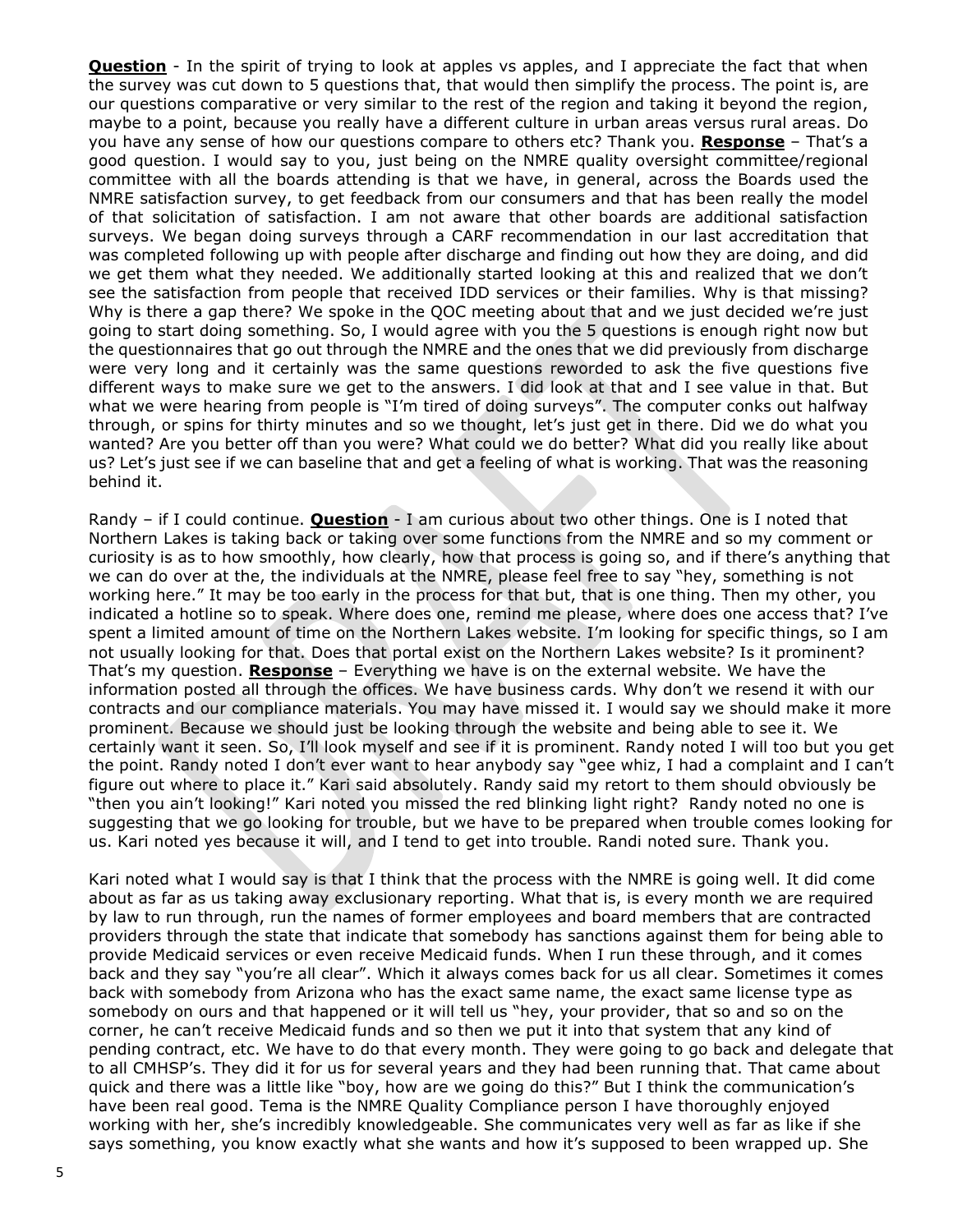has been included in this process and very patient actually about when do you think's a good start date, and what you have to do. On our end, IT has gone out and invented the software. So that all of us will be using the same software as the NMRE uses and so we do have that IT has been on board. We have got all the contracts signed, from our provider. And all we have to do is get the training and we'll be ready to roll this month. So, we'll be doing our first one this month and I anticipate it will be taking a little getting used to, but I think it will go well. But I think the collaboration has been great.

Joanie noted we the NMRE Ops team spoke about some challenges in the process of delegating the function Kari spoke about. Some tension was noted and Eric said he was going to follow up with it.

**Question** - I was wondering, do people sometimes get confused between your office and Recipient Rights? Do you like sometimes maybe have to, identify this maybe should go, to Brian's office? Does that happen? **Response** - it does happen. It's happened a few times and luckily, I think, that our offices work together well because sometimes we work in tandem. Sometimes we have a situation that isn't only a compliance issue, it is also a rights issue and we work in teams and we try to merge our languages to people so that we're not doubling up on it and we're both doing the same thing and share information. I think we're really good at redirecting them and letting them know this isn't covered under my jurisdiction, but it is covered under ORR and I usually include a name of a prior person on an email and say "I know that so and so will help you", and so I think that our offices work very well together. Kari said Thank you very much, I appreciate it.

### **6. SECURITY ANNUAL REPORT:**

Jeremiah Williams introduced himself as the IT Supervisor for NLCMH and will be giving the annual Security report this year. If you have any questions, feel free to just ask right away or you can wait until the end. The good news is we didn't have any reportable security breaches last year for the year 2021. We haven't had any instances in the six years that I've been at CMH which I'm happy to report on.

We also have moved over to a new product called Artic Wolf that is providing real time network scanning of our network traffic as well as scanning of our logs. Which allows us to determine and catch any kind of security issues as they crop up. Before, we had to dedicate more time to look at logs when you have a huge network like we do, on both sites with all of the cloud applications that we have we had to inspect logs and go over through the security reports on all of them and with Artic Wolf, it's just a third party that is doing all of this, using artificial intelligence, deep learning of our network, and it does that all inclined to do more with computer technology that they have than what it would take probably a staff of ten full time.

We continue to run phishing campaigns with Microsoft security, or Microsoft attack simulation. Which is to train staff, I will get into that a little bit later. These are the summaries at the top of the packet. We have deployed many hardware upgrades in the last twelve months. We've replaced over 380 cellular devices, we are in the process of upgrading a router in Traverse City. It takes a lot of hardware in this day and age and we are working on deploying over 50 laptops now and 50 laptops later this fiscal year.

Jeremiah referenced page one, with the analysis that Artic Wolf details in their Tuesday reports, and as a sys admin we can actually log in and do these reports in real time. At that page you can see that it says that our network security, our current risk score is at a 726, where the industry average is 722 and then we currently at the time of this printing had 1,344 unresolved risks. That really doesn't give too much, but it does, give you a good snapshot of that day. Because I checked it a couple of days ago, we were down to just over 12,000 unresolved risks and our security score was a 7.7 and the industry score was now down to 7.1, so it's pretty fluid and today I checked, we're at 7.9 for a current risk score as of today and we have 1,321 unresolved risks. Doesn't mean that they are attacks, doesn't mean, it is, it is a vulnerability but some of those are very, very low level and Dan goes on in his report to describe different levels and like I said, just checking it the other day, we were down 120 unresolved risks then. If there is a new vulnerability that comes out, Microsoft Office patch, you know that's why it can fluctuate by the hundreds every day. Some of these risks, we actually have to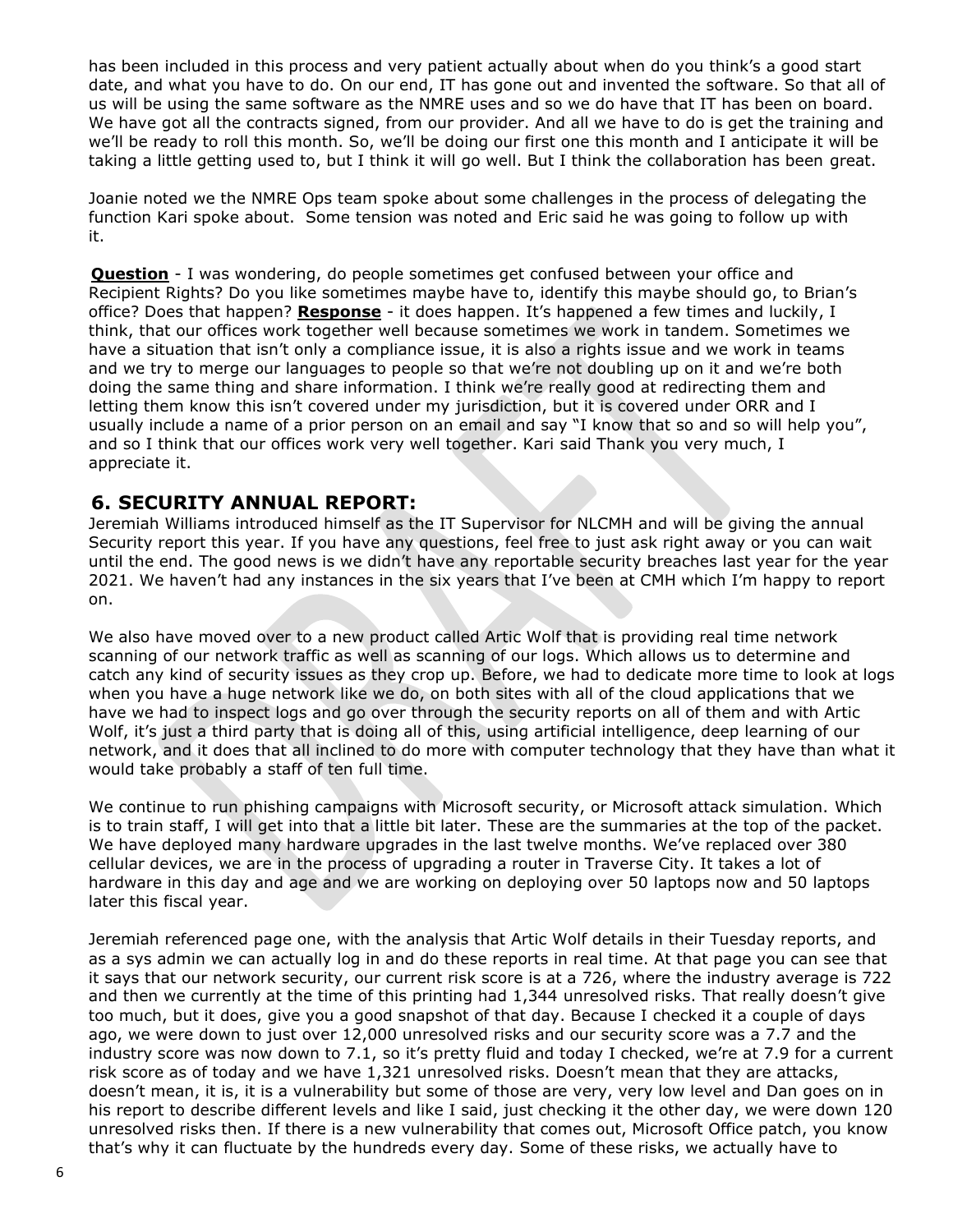accept. We have our old system, Avatar, that runs on a very old platform. We are in the process of getting that off our network but we still need that for certain reports. We access that with a very old program call Java. Some of you might be familiar with Java and how unsecure it is but we have a lot of filters in our network router and firewall to block traffic externally. But just because we have that on our network, it is a risk. So, we are in the process of getting rid of those.

Jeremiah referenced page two where there's a chart there, that's a base score of zero, low is 1.1 to 3.9. You're never going to have zero unless if we got rid of all of our cellular devices and turned off the internet and went back to typewriters. Then I don't even think we could get a base score of zero. You'll see that we are currently in the high (the low high) severity range for our average score. The nice thing about Artic Wolf is that it will shed light on some of the issues we had with the third party not patching our Windows on time. That's why our current score is a little higher than we would like. We will get this down into the medium. Artic Wolf says that it's impossible, but we will get it down to the medium and I hope that Dan or myself can report on that next year that we will be down there. Artic Wolf says it's impossible because there's just no way to patch and maintain a network, but that is our goal and if we set that goal, we are going to get it. So, right now we are at 7.9 as of today and considering the medium is at 6.9 and we had a goal of 4, so we have a pretty lofty goal in IT but if we make a game of it, I think we can do it. When we got Artic Wolf and they reported on our current risk assessment, we were at a 9.1 and that was to do with our software, our (we call it our mobile device appointment platform) wasn't pushing out a feature update, which is a huge update to push out**,**  especially on a mobile workforce like we have. Some people are using cellular for internet and some people have faster internet. The people with faster internet get the updates a little quicker and the people with cellular were struggling. Since Artic Wolf has been able to bring these more to the forefront, we have been able to get these results a lot quicker, you can find the systems a lot faster than in the past of going through all the devices and figuring out which devices are running behind on their system updates. He referenced page three; he already covered this a little bit. It goes into certain types of things that Artic Wolf helps us track and log ins from Microsoft Office 365 from anything externally in the United States, foreign or domestic, any suspicious activity. So, say the CEO signs in in Michigan and then in a span of five hours signed into Office 365 in California then that would be flagged and could be potentially blocked quickly. We actually had this, we had a third-party supplier of the phone system, they remoted into our Office environment, Office 365 environment because we have TEAMS voice, and he is from Bulgaria and we knew this and we allowed his login from Bulgaria but once we got Artic Wolf, they automatically blocked his logins. That's just one instance of how Artic Wolf works.

Jeremiah referenced page four, we're using our attack simulator to do our phishing campaigns, send out spam that way, we do spear phishing and if you guys need to know I'd be more than happy to provide that. But before we ran any kind of campaign to train our staff on fraudulent emails, what to look for, we had a very, very high failure rate when we would send these out. Now, I don't have the current numbers on the attack simulator, but they are very low. I get people asking me on legit emails now just because they weren't expecting that email to come from a user and I'll check it out and I, and I discuss it with them what to look for. But ultimately, I say "well then, let's go ahead and contact this person, not through this email and see if they meant to send it." It's things like that that really makes our network environment more secure. Most of the texts you see today they're going to attack people with security questions, or the social engineering attack as opposed to somebody hacking into our network. That's where most of your attacks come from these days. It's much easier to trick people than it is to get in through a network.

Hardware upgrades**,** the final thing we want to cover. We've upgraded our devices. We had old iPhone 7's for the most part in the agency and now we're on iPhone 12's. We're also on a company called FirstNet, which is like a third party on top of AT&T. So, they use AT&T's towers, but FirstNet is a first responder's network. It is a privilege to be on their network. Essentially, all first responders in Michigan can be on either FirstNet or Verizon has their own as well. But basically, if we are in a time of crisis, or anything like that with a high volume of cyber traffic, we actually will get priority. We get this priority because we do a lot of crisis work with the police, a lot crisis work with the EMS system as well, as well as the emergency departments in the four hospitals. The three or four hospitals. So, with TEAMS, we do remote calls. Crisis will tell you all about that. I had the privilege when I delivered all the iPads to the local jails and hospitals, I got really good feedback on that. I've gotten really good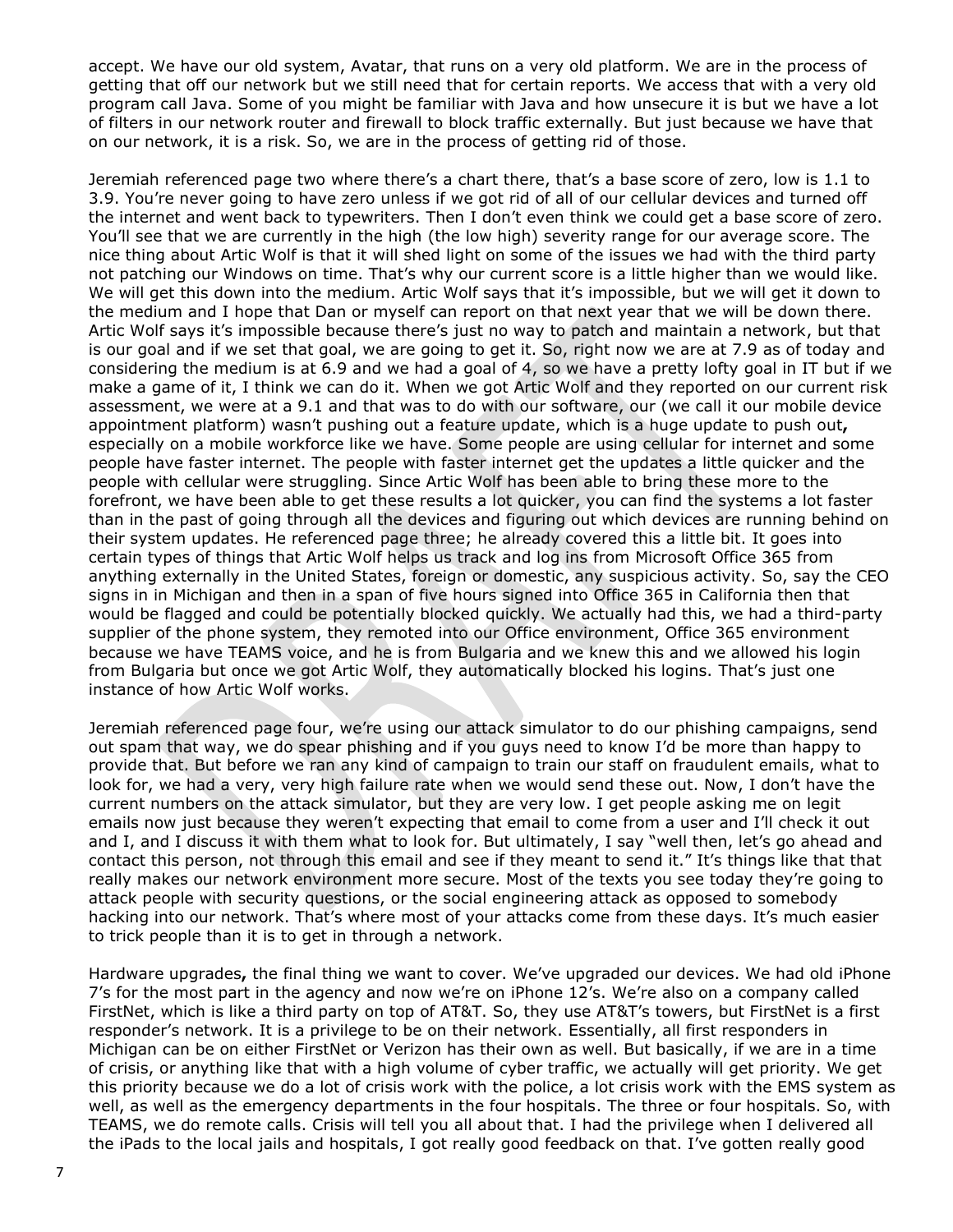feedback on the new FirstNet in Roscommon where they were previously on Verizon and now, they are on FirstNet and their coverage has been much better. At times when Cherry Festival is in full swing in Traverse City, it's hard to get a cell call through. Well, our traffic is priority on the network so it's more likely that our calls will go through (crisis calls) which is amazing. That was kind of the selling feature for making the migration. That pretty much wraps it up. If anybody has any questions, feel free to ask. No? Going to let me off the hook? Thank you. Ty said we are going to hold you accountable having that down to 6. Jeremiah said alright. Rose noted next on our agenda is the Administrator Paper. She asked if Ben would like to talk about that?

### **7. ADMINISTRATOR PAPER:**

Ben noted he was surprised this topic was on the agenda just by the graciousness of our chairperson. He was supposed to just forward it to everybody else's email and then I find it in the packet. So, now I have to explain myself and some of it is kind of delicate. I was concerned this last summer when I found out that some of the commissioners were looking for a way to get rid of our Administrator. He noted he is in research, or I've been a researcher since well most of my life. 2004 Library of Congress researcher, ever since, so I could write the books that I write. Lexus Nexus is the law group I was with ever since 1991, and it has both the legal research plus it has all kinds of corporate research. I took off December completely from work and delved into this to see if there were studies done. I found out right away there's so many studies being done for county administrators as to their longevity or why there's a turnover and how that reciprocates with the board members and the kind of boards and turnover of boards, and this is kind of the thumbnail sketch of all the research that I was into. I wrote this paper in late January this year and gave it out to the other commissioners. I got some very good feedback from about three of them and didn't hear a word from the others. I think it struck a nerve. Then about three weeks later, our administrator resigned, and I know the behind-thescenes of that resignation and it's more of a (if you read the paper), it was a push-induced. For example, it's the type thing where, well, if I resign graciously, as the attorney told her to do, then I can at least get three month's pay and I can look for another job, which by the way, she already has a better-quality job, because I don't know if you know her, but she was brilliant. In speaking with board things, with the entire board there, everyone could tell she was the smartest person in the room. But nonetheless, I did this really on behalf of that to try and help the board understand a few things. I was looking for ways that we could, by the way, I used two different studies. There are 15 different studies in this area from all across the country. One from Colorado dealt with larger counties, and the one from Wisconsin, which I used mainly, dealt with more counties like we have here and the turnover rate there. There was a lot of research on this, and I could actually write a book on it, but nobody would buy one. I was trying to think what could we learn as board here from this? From what I have researched, just number one, just off the top is write a contract of trust when we get a CEO. We got to trust them that they're going to implement their own procedures and we got to be patient with them as a board. The studies say at least three years, at least a three-year contract. Five years is the normal or is the average, national average for an administrator, to be an administrator. We had one 26 years ago for 9 years and I delved into that also. I also had to delve into past commissioners and talked to them about the administrators. Larry Huebner back 30 years ago was there for 9 years and there were reasons he was there for 9 years. I have all the contracts here in front of me for every administrator back then. I saw how the contracts changed over the years to where when the board was burned by a couple of administrators that were only there for three months each, then they restructured the contracts to where they had full control over getting rid of someone when they wanted to and they did not have to pull the knob for another year or two years to the end. I went back and got the newspaper it helped me out quite a bit with the past articles, and in this area.

So, contractor trust secondly, having an administrator for more than 5 years builds trust throughout the whole county. Through the county offices mainly, that's the Sheriff's Department, that's all the way through. An administrator really is the coordinator of all the different functions of the county and if you have someone, you're all automatically going to have a head-to-head with the county clerk and the administrator because the county clerk, we all know, is basically the one that runs the county. There's always going to be a head-to-head there. They've got to learn to work together, and the board needs to help them to learn to work together. Having one for five years or more is a good thing. Long term administrator (and I was thinking of Karl in this too since I've been here for a while), long term administrator equals a healthy board. Because it's a board that trusts the process and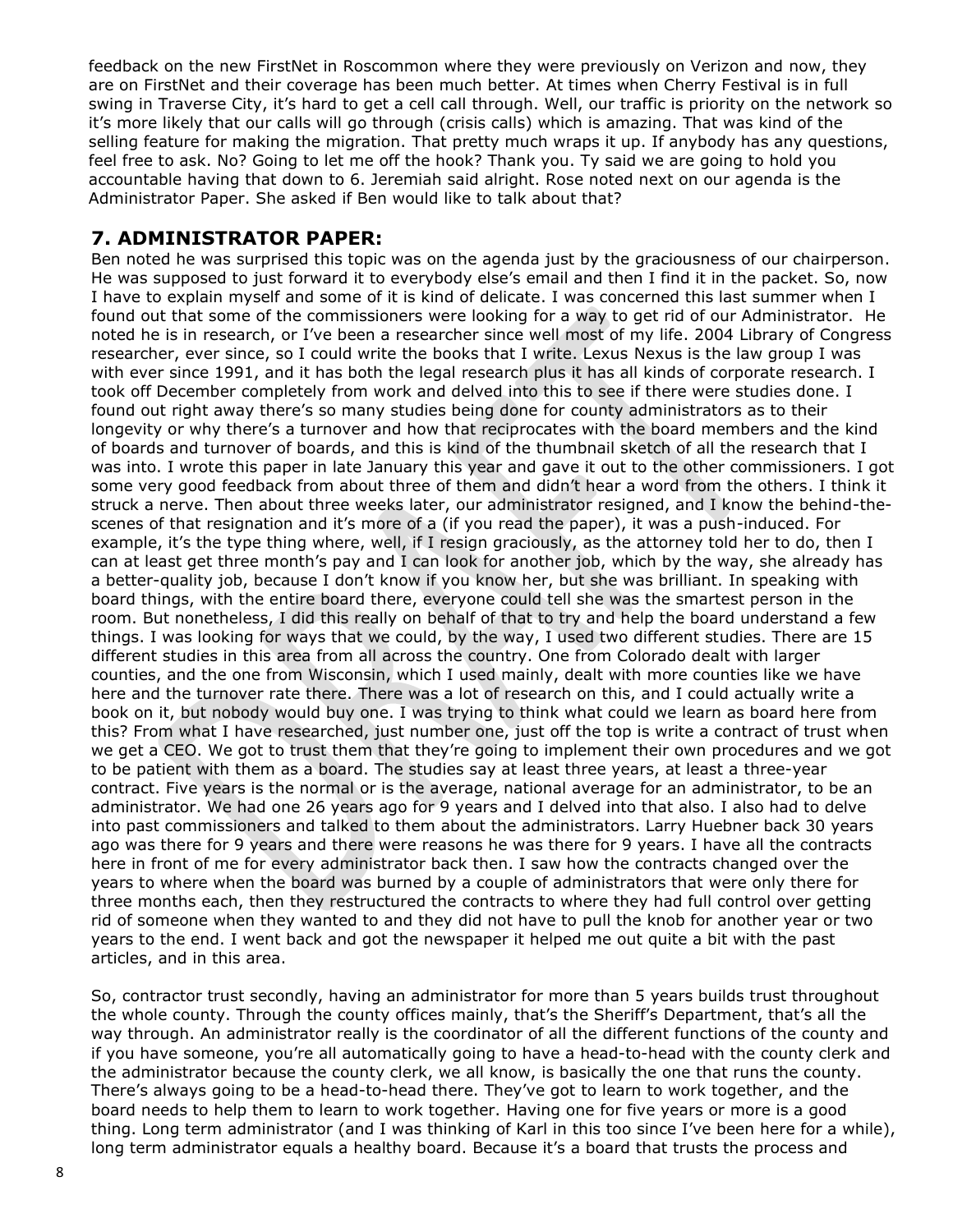knows their limits and does not overreach the limits. You know I was thinking that Al helps Lauri and that's a normal thing because of his expertise. If I helped Lauri, that would be a problem with Lauri because I would be overstepping anything that I am supposed to do. But you know, so there's a difference obviously with each board. Then fourthly, train board members. One trained board member equals twenty, twenty one percent decrease in a push induced turnover of administrators. In other words, if a board member gets trained on how to be a board member, how not to overstep their bounds, how to understand that everything goes through the chairman or vice chair, chairperson. Then it's better for a pull induced environment. The difference between push induced is we want to get rid of the administrator, and so we just start suggesting that they get another job somewhere. A pull induced is when another county sees that the administrator has been here for at least five years and they think, "wow, we're a much larger county, we can pay them more. Let's court them!" That's very positive thing for a for a small county such Wexford is a small county. That's basically the bottom line and I'd be glad to answer any questions even though I wasn't expecting this, but I'd be glad to answer your questions. I don't know if it applies to this or not, for what it is, there you go.

Randy noted first, for clarity, you all need to know that I asked permission to share this. I received permission to share this with you. I intended to share this with you at a different venue and it didn't work out and I thought it was so important to share with you. I wanted to share it with you at our next opportunity and today is our next opportunity, so that is why it is on the agenda. I am ever grateful for the talent around the table that brings things to bear. This was very timely because of our current path. For our current, where we are on our journey together. So, I personally look at it from a couple of different perspectives. First and foremost, I looked at it from the standpoint of how the Carver Model lends itself to creating a structure that allows us to manage our one employee effectively. Yet, I guess I'll go back here and just underline the word effectively because what I've experienced in other boards, and what I read about other boards it's outlined in this paper, many times, boards tend to micromanage. That is death to the administrator of our CEO. It creates such havoc, and problems and I have a feeling none of us want that. I know there's been a lot of criticism or commentary (probably both) of the Carver Model. But this paper drove home, the benefit frankly of the Carver Model when used effectively. In which goes to your point of training. So, if I may, I'm going, I went through the paper as you might imagine a number of times. Thank you again, for sending it. I think that's important as we go along our journey, that we focus on fact. So, the research, and I'll just run through what I highlighted. On page one, which is page 67 of your packet, I highlighted the final sentence. I'll just read it. "What this actually reveals is that a long-lasting administrator is no guarantee. Especially if the administrator is not allowed the freedom to build their own system of guiding the county under the helpful guidance of the full body of the county commissions."

Now, I believe that us, the system, or better said, the setup of Ends and then Executive Limitations is the guidance we currently have right now. So, that allows our CEO to operate and build as long as they operate within the of Executive Limitations. The Ends is what we all want. So, that's the fruit.

Next, on page two of 68, I highlighted, it says, DeHoog and Whitaker found that this agreement between elected board members and administrators directly influenced turnover. DeSantis and Newell solidified this view by estimating that one half of all administrator turnovers are attributed to political conflict. We have our politics here, and we like to keep our disagreements simple, but nevertheless, we have conflict. We've got to figure out a way to dispel that conflict in a continuing civil manner, so that we don't end up losing a person that we pay good money to run the organization. Then later on, the elected body is responsible for establishing jurisdictional missions and policies, the administrators are responsible for carrying them out. Again, the Carver sets that up beautifully for us.

Next page, page 3 or 69 of your packets. "Any deviation from this model such as board meddling in operational aspects of the jurisdiction may lead to increased conflict between board members and administrators." How many times have we seen that? You may look at further down "not taking measures to help the administrator succeed but instead turns into a board that causes conflict, this conflict can be used as an accurate predictor of county administrator turnover." So, that's what I highlighted there. Then we got into our recent search, what's the right wage? It says in the second paragraph "wages just aren't high enough," this would be false. Going down to the final paragraph. "There are six predictors of push induced" and Ben touched on that so I won't dwell on that. Then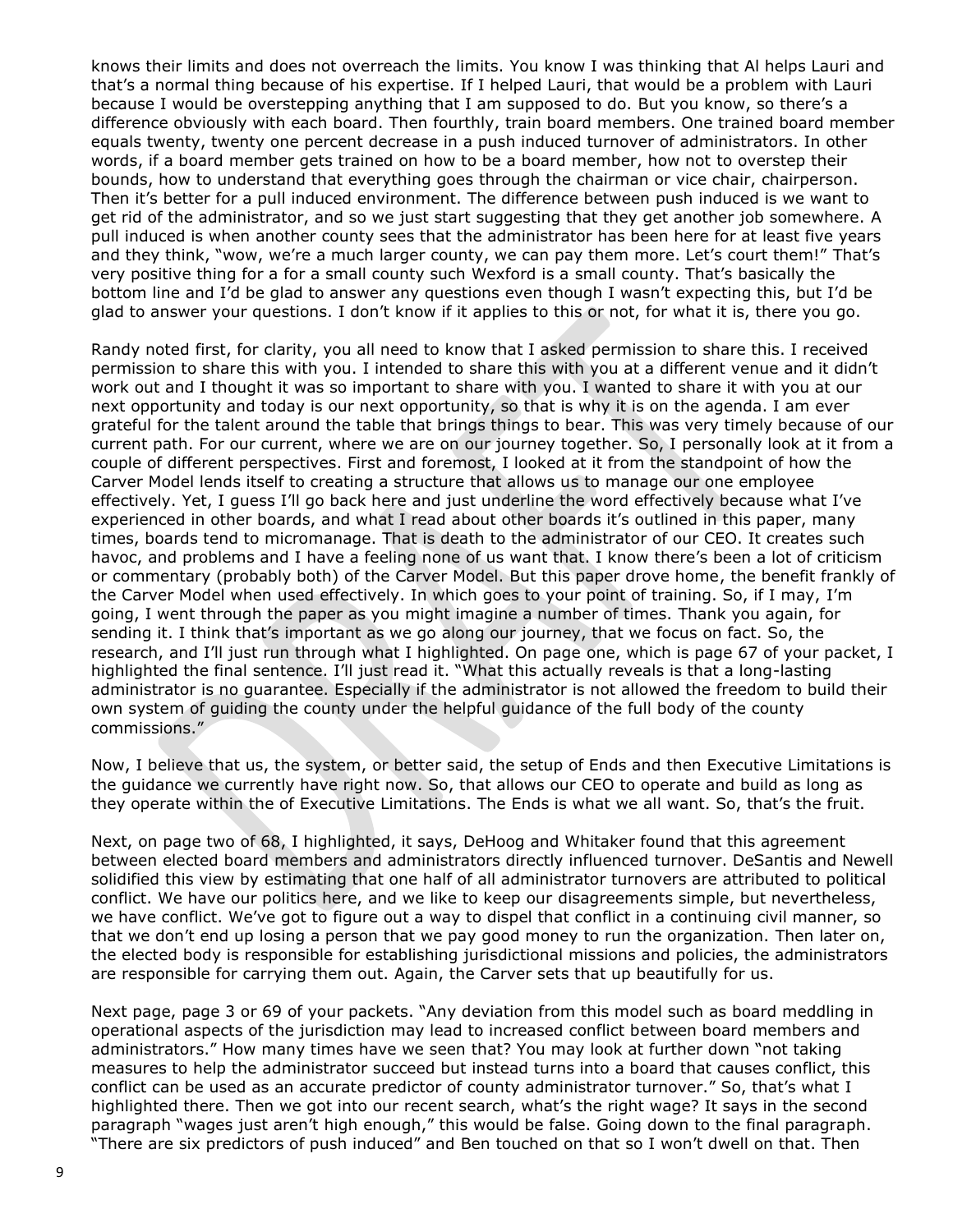later on, it says "this instability only increases after two years if the board culture is not corrected." So, we have a very fragile, if you will, that that is probably not the way to put it but it's the only way I can put it right now. We have to be mindful of how, what we do and how we do it because it takes a long time. I recall how long it took us to return this organization after we had a really difficult time a number of years ago with Recipient Rights.

On the next page, this is beautiful. Very top last sentence on the first paragraph. "As trust in the administrator increases, the trust in the County Board also increases." We touched on trust. Many people touched on trust, trust the board. We have to get there together. Then, in conclusion, or in the conclusion piece, I highlight "it leaves the department heads with no assurance (in other words, it's talking about short term contracts or that type of thing), it leaves the department heads with no assurance of any stable leadership or help. Forcing them to be more independent from the administrator's office for fear of losing budgetary items, including pay raises." So, did you, another word for it is anarchy. We've all got to go together. It all has to work together. We're all human beings, we're not going to be perfect but the more we strive to work together the better we are going to succeed. Then, finally, each member of the board must ask themselves a question, "am I part of the problem, or will I be part of the solution?" Those are my takeaways from this. I appreciate the time. I appreciate Dr. Townsend bringing this to my attention. I certainly appreciate your willingness to allow this to be shared with everyone. I found it very, very thoughtful. Thank you. Rose recognized Ty and then Al.

Ty noted Ben, thank you very much. I found this interesting too and our county is facing retirement of our administrator and on our agenda next month is "how do we keep and attract our administrators", and this will be shared with them, with your permission. Ben noted I'm really in trouble now! Ty noted it was very informative, very helpful, insightful. Thank you.

Al noted I would just like to correct one word to this. You said Al helps Lauri. I work with Lauri to help the board better understand our complex financial situation. Ben responded that's exactly right. That's true, yes. But if I tried to do that, I would be overstepping. Randy noted well, I guess to pile onto Al's point, within the Carver Model, Al, like everybody else in the room and this table helps. Rose asked for anymore comments? She thanked Ben.

### **8. BOARD RETREAT:**

Rose noted next on our agenda is our board retreat planning. We've been talking about this a lot in our NLD meetings. We're really hoping for some input from people about, you know, just about how you guys want to go about it. She asked Barb, did you take the notes about what exactly we are looking for. Barb noted I think our question because it there's several ideas on the table like having two half days, having a board training, maybe we were talking about bringing somebody in to do the Carver Model with us all? Barb noted we're at the point of trying to clarify how much time you need Randy for bringing the information to all of us together? Do you want to call that a retreat, or do you want to call it an informational meeting? That is one of our questions. Because we determined by our committee that we do need a retreat. Randy noted I read your minutes. One of the things that was said in the minutes contradicted what I had said in the previous minutes. So, I'll just clarify. I have not made any plans, inquiries, nothing regarding a facilitator for a learning session on the Carver Model. None. Zero. I guess I'd like also to clarify, I am, I know we said we but I want to emphasize we, it's what we want. Right? Now, what if you would ask me specifically, I would say that years ago, we had a retreat and Dave Stephenson, Dave Stephenson was the local Carver expert. I believe it was a full day session. We also had a retreat where we had a Carver facilitator. This was 7 years ago, 8 years ago, something like that. For me, that had mixed results. What I would propose is that we, for schedule purposes, and okay now, now you get a lot of feedback when you're in my position because you say well, we're going do this on this day and this day and somebody says well that doesn't work for me or I've got to schedule things. They're right, I mean me too, I've got a business to run. To take two from my perspective, and you know everybody's not going to agree on this, but from my perspective, I would say one day, period. Rather than two days and the only reason I say that is for me, running a business, it's easier for me to say I'm going to be out of pocket all day rather than half days. You know, you want to have, you would prefer to have this session off site, away from all the distractions from everything under the sun. So, there's those things to be considered. But that's just me. The other comment, regarding that one of the most impactful sessions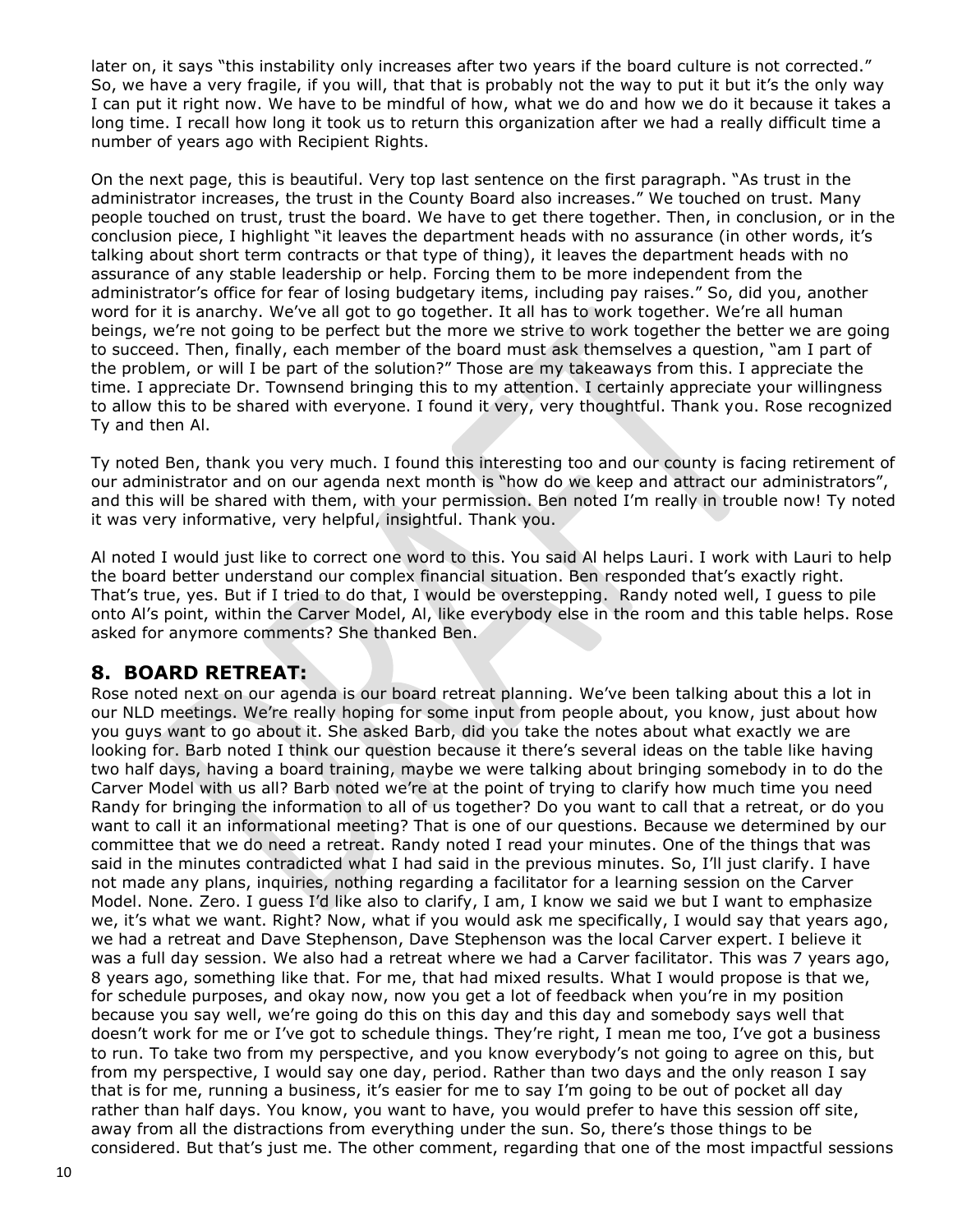I've gone to in my whole life was I labeled it as a brainwashing session. The only reason it was effective is because I was locked in, and I couldn't get out. It was literally forbidden to leave. So, if you have one session and you say, you know, "ya'll come on in, we're going to lock the door and you can't leave" and this is got to be Carver is a very, very complex, very complex, very high level but very structured. It's so beautiful in its construct to me, that to gain an appreciation of what the Carver Model can do, in my humble opinion, you're going to need A- the standard Carver Model diagram. But to me, for people to be able to understand it, you've got to have a couple more things. You got to have the ability to have real life application. People will say "oh, now I get it! Now I understand how that connects the that!" A real, real simple example of that would be, our sheets that we fill out. On the sheet, it says "was this reported? Was this report submitted?" Well, that connects to the calendar that we all have that says, "this is supposed to occur at that time". That's a real-life explanation as to why that question is there, how that links to the calendar we have, etc. I think for us to be really at least start being able to use the Carver Model effectively, we need to know the power we have. We, somebody says "I don't like the way we handle this." Well, the response to that would be, alright, well, let's first identify what this is. Meaning, is it an End, or teach people how to write an End. So, perhaps we could have a session of End writing. Then from there, Executive Limitations and then from there we can become.

Ty asked if he could respond to Randy? I'm sitting here and I want to respect our governance process but for me, what I need is some learning how then not to have it be so cumbersome, so paper dependent. So, I feel like we get bogged down in all the things that don't matter and we lose focus about Ends. We're more inclined to worry about our governance process than we are our institutional mission. I've been on a number of boards and I find the Carver Model, at least as we use it is very cumbersome, very awkward. I think it hurts us in some of the public communications. I think we've seen a piece of it when we've struggled with some issues in the last couple of years. For me, before we have instruction on the Carver Model, I want to make sure we're committed to the Carver Model, if that's the right model. If I'm alone I apologize. I'm not committed that it's serving us well. Rose recognized Justin.

Justin – I guess, if anybody can on the Board, come to a better solution, you know we can criticize the Carver Model as you want to. On the other hand, if any Board member here wants to do some sort of research to figure out a better model and bring it to the Board I understand that if we commit to the Carver Model, then we commit to the Carver Model. Thank you.

Barb asked did we cover what we needed for the NLD question or are we at a point where we just need to not deal with it today and go back to our meeting again?

Rose noted no I think we need this this input. It's what we wanted. Just in general, because we were pretty confused in talking about it at the NLD, what exactly people wanted.

Randy asked if I may, Ty I hear you loud and clear, I really do. I think it is a function of two things. Number one, we're a public body and what the Carver Model really sets a wonderful structure for beyond even small things like how to do an agenda, how to interact, how to review, all of these things. I think we owe it to ourselves to learn how to use it. I truly believe that other than one very insignificant Executive Limitation change, since I've been here, there have been opportunities formed but when it came up against it, folks felt uncomfortable or they were unwilling to proceed. I don't know, it doesn't make any difference. But had they been comfortable using the Carver Model, I believe we would have had a better outcome than what we did. So, I think it needs worked on. Rose recognized Al.

Al noted I think that before we dump the Carver Model, we need to really understand it. Randy, I agree with Randy, that we don't want that presentation we had 7 years ago which explains the mechanics of it. We don't need that. I would make a title of "Living with the Carver Model." Then develop an agenda around that. I think that piece, a half a day on that is something that we really need to do. We can figure out who the presenters are and so on, but I think a good topic is Living with the Carver Model. So, that we completely all understand it and then we can go from there. For example, a full day or half a day, I personally love the half day sessions. My experience with first days is about three o'clock in the afternoon somebody's got to leave, and it starts drifting off, so I'm all for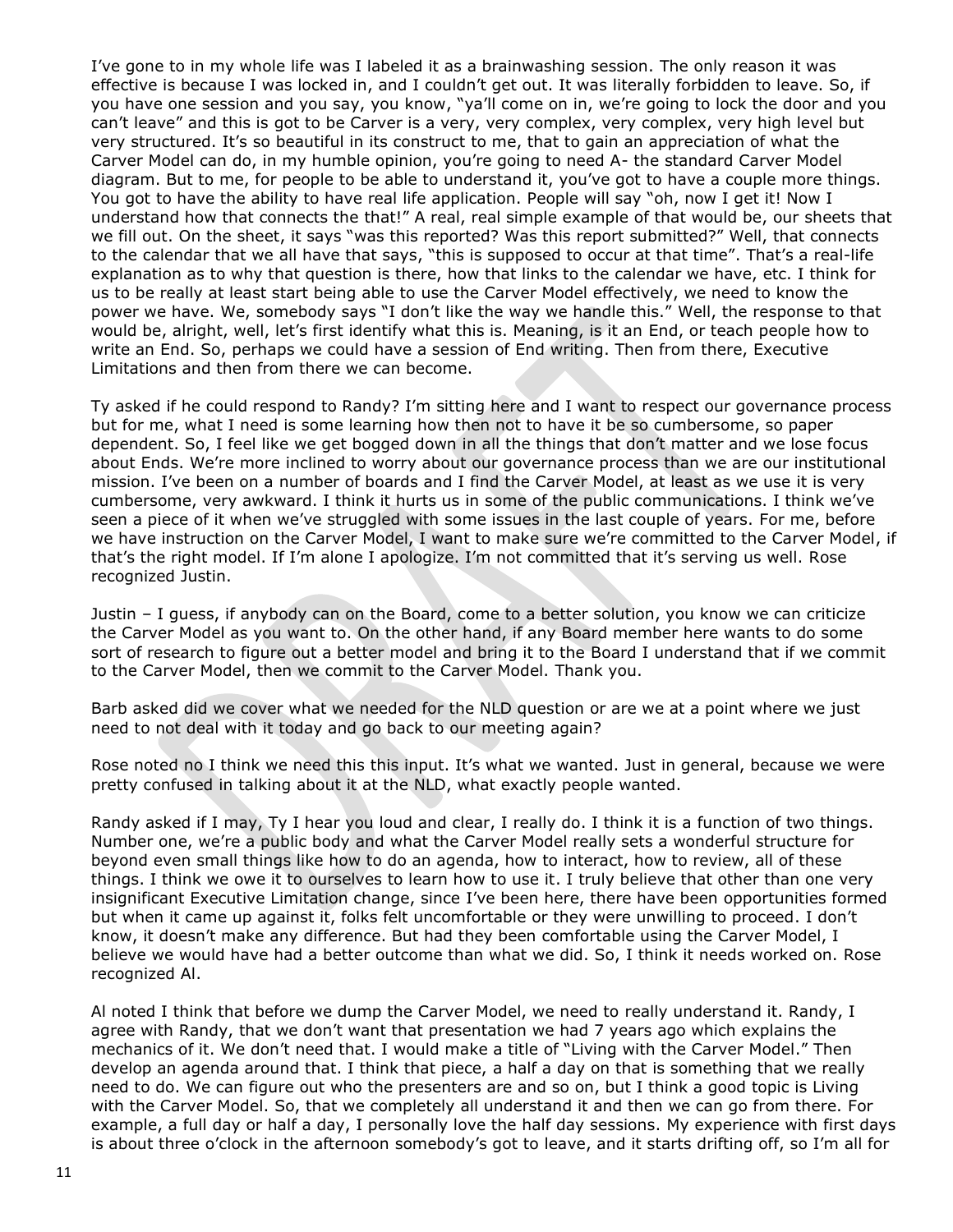half day morning sessions. Rose recognized Mary.

Mary noted I have a tendency to agree with Ty and also with Al. But I think that the beginning place is to look at all of the responsibilities that we have as a Board. Responsibilities that are laid out in the administrative rules, responsibilities that are laid out in the Mental Health Code. Any other sources of Board responsibilities that are out there and then that is the starting place. That we figure out a model that will allow us to ensure that we are doing what we are required to do under the law. Rose thanked Mary and recognized Penny.

Penny noted so maybe you will answer this question right now or maybe you can give me some required reading and I'd be glad to do that. But, when you sit on as many boards as I do, it does tend to get a little muddled as to what models does which and if, maybe someone with more experience than I could suggest some compare-and-contrast, this model versus that model, that would be extremely helpful. Then I do agree with Ty and I agree with Al, and I think the best thing that we can do as a Board is to just find whatever it is that works for us and, and get happy with it.

Randy noted building on Al's comment, and I think Mary makes a very valid point. Of a half day on Mental Health Code/By-laws and whatever else. That's the foundation of our house. Then we go into how we live in our house. The Carver Model at this point. As far as Penny, I'm going. I will inundate anybody that wants to be inundated with governance model options. Give me some time. I can say this to you, my experience is you have a choice between the Carver Model or controlled chaos. That's been my experience. That's my knee-jerk reaction but you're going to find out what you find out. How about that first day that we have Mental Health Code/By-laws and different governance models and then the next day Living the Carver Model? That's gives you how about that for structure? If that sounds good, I'll shut up. Rose recognized Justin.

Justin noted can I also say, probably should we look at Open Meetings Act of the state statutes?

Rose thanked Justin. Absolutely. That would be a good for that first day and the By-laws. Rose noted moving on.

### **9.AGENDA PLANNING OPTIONS:**

April 21, 2022 meeting we have on our agenda: Update on Recipient Rights; CEO Evaluation; Financial and Compliance Audit; Code of Conduct and Conflict of Interest Forms. Rose recognized Nicole.

Nicole noted that on our calendar she is noticing that next month the meeting is listed as Traverse City. She noted that she is just checking in with the Board if we're maintaining coming to Cadillac or are we going to resume traveling to our Traverse City offices. Rose noted I thought I read we were going to stick to coming to Cadillac until all of the COVID was lifted? Joanie note that is what I thought. Joanie noted that we had decided to stay in Cadillac until the COVID restrictions were lifted because we are still using the conference rooms in other offices to provide treatment. Nicole suggested that we update what is on our web-page for the Board. Randy, point of clarification, question asked COVID has not been lifted? I see no more mask mandates. I just need clarity. I like most, I can't speak for anyone else. Coming to Cadillafc is all good and fine but we need to start traveling around and getting back to whatever the new normal. Is there any indication as to when?

Joanie noted that we fall under the Emergency Orders. I have been told it is due to expire April 17. We should know more. In our treatment areas we are required to wear masks.

#### **10. MEETING EVALUATION/COMMENTS:**

- $#1$  We spent our time on the most important governance topics excellent
- #2 We encouraged diversity of viewpoints excellent
- #3 Our decisions were made collectively excellent
- #4 The Board used it's time effectively excellent
- #5 What is the most important thing the Board could do to improve our function as a Board?